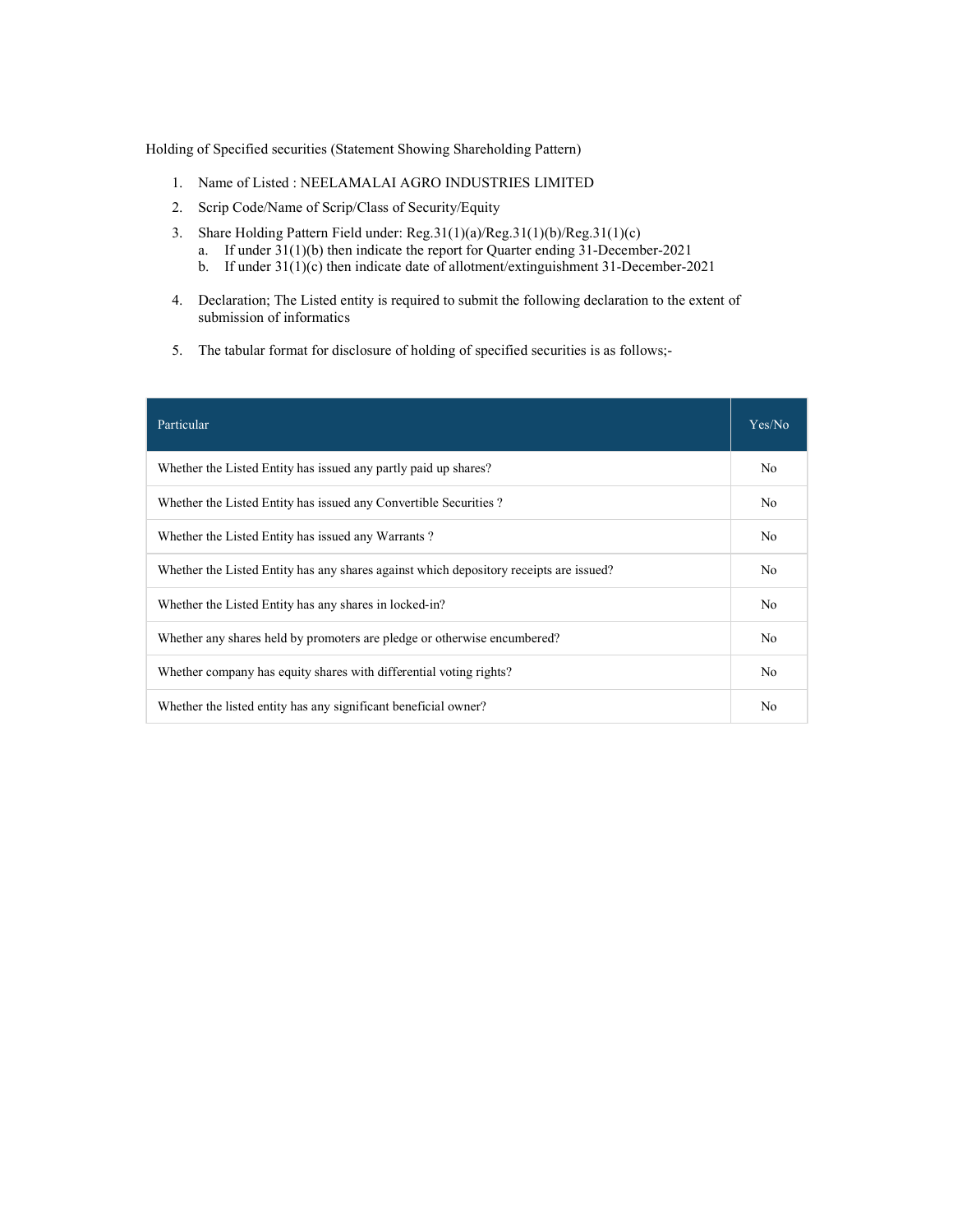## Summary statement holding of specified securities

| Category of<br>shareholder                  | No. of<br>shareholders | No. of<br>fully paid<br>up equity<br>shares<br>held | Total<br>no.<br>shares<br>held | Shareholding<br>as a % of total<br>no. of shares<br>(calculated as<br>per SCRR,<br>1957)As a %<br>of $(A+B+C2)$ | No. of<br>Voting<br>Rights | Total as a<br>$%$ of<br>Total<br>Voting<br>right | No. of equity<br>shares held in<br>dematerialized<br>form |
|---------------------------------------------|------------------------|-----------------------------------------------------|--------------------------------|-----------------------------------------------------------------------------------------------------------------|----------------------------|--------------------------------------------------|-----------------------------------------------------------|
| (A)<br>Promoter &<br>Promoter<br>Group      | $\overline{c}$         | 429352                                              | 429352                         | 69.02                                                                                                           | 429352                     | 69.02                                            | 429352                                                    |
| (B) Public                                  | 997                    | 192710                                              | 192710                         | 30.98                                                                                                           | 192710                     | 30.98                                            | 113594                                                    |
| (C1) Shares<br>underlying<br><b>DRs</b>     |                        |                                                     |                                | 0.00                                                                                                            |                            | 0.00                                             |                                                           |
| (C2) Shares<br>held by<br>Employee<br>Trust |                        |                                                     |                                | 0.00                                                                                                            |                            | 0.00                                             |                                                           |
| $(C)$ Non<br>Promoter-<br>Non Public        |                        |                                                     |                                | 0.00                                                                                                            |                            | 0.00                                             |                                                           |
| <b>Grand Total</b>                          | 999                    | 622062                                              | 622062                         | 100.00                                                                                                          | 622062                     | 100.00                                           | 542946                                                    |

Note:C=C1+C2 Grand Total=A+B+C

## Statement showing shareholding pattern of the Promoter and Promoter Group

| Category of shareholder                                               | Nos. of<br>shareholders | No. of<br>fully paid<br>up equity<br>shares<br>held | Total<br>nos.<br>shares<br>held | Shareholding as a %<br>of total no. of shares<br>(calculated as per<br>SCRR, 1957)As a %<br>of $(A+B+C2)$ | Number of equity<br>shares held in<br>dematerialized<br>form |
|-----------------------------------------------------------------------|-------------------------|-----------------------------------------------------|---------------------------------|-----------------------------------------------------------------------------------------------------------|--------------------------------------------------------------|
| A1) Indian                                                            |                         |                                                     |                                 | 0.00                                                                                                      |                                                              |
| Individuals/Hindu<br>undivided Family                                 | 1                       | 414618                                              | 414618                          | 66.65                                                                                                     | 414618                                                       |
| <b>AJIT THOMAS</b>                                                    | $\mathbf{1}$            | 414618                                              | 414618                          | 66.65                                                                                                     | 414618                                                       |
| Any Other (specify)                                                   | $\mathbf{1}$            | 14734                                               | 14734                           | 2.37                                                                                                      | 14734                                                        |
| THE MIDLAND<br><b>RUBBER AND</b><br>PRODUCE COMPANY<br><b>LIMITED</b> | 1                       | 14734                                               | 14734                           | 2.37                                                                                                      | 14734                                                        |
| <b>Sub Total A1</b>                                                   | $\overline{2}$          | 429352                                              | 429352                          | 69.02                                                                                                     | 429352                                                       |
| A2) Foreign                                                           |                         |                                                     |                                 | 0.00                                                                                                      |                                                              |
| $A=A1+A2$                                                             | $\overline{2}$          | 429352                                              | 429352                          | 69.02                                                                                                     | 429352                                                       |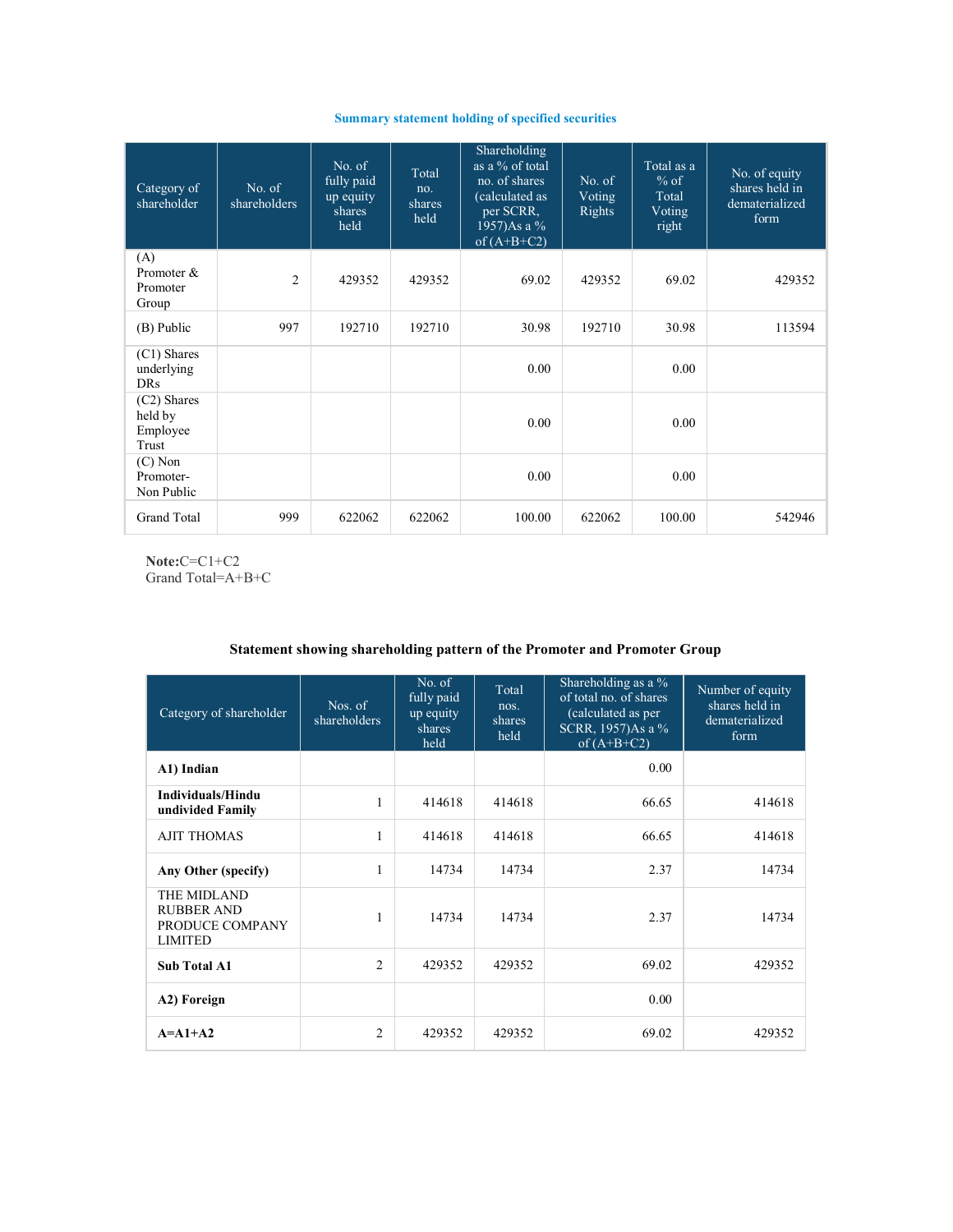|  |  |  | Statement showing shareholding pattern of the Public shareholder |
|--|--|--|------------------------------------------------------------------|
|--|--|--|------------------------------------------------------------------|

| Category & Name of<br>the Shareholders                                                                                                     | No. of<br>shareholder | No. of<br>fully<br>paid up<br>equity<br>shares<br>held | Total<br>no.<br>shares<br>held | Shareholding<br>% calculated as<br>per SCRR,<br>1957 As a % of<br>$(A+B+C2)$ | No. of<br>Voting<br>Rights | Total as<br>$a\%$ of<br>Total<br>Voting<br>right | No. of equity<br>shares held in<br>dematerialized<br>form(Not<br>Applicable) |
|--------------------------------------------------------------------------------------------------------------------------------------------|-----------------------|--------------------------------------------------------|--------------------------------|------------------------------------------------------------------------------|----------------------------|--------------------------------------------------|------------------------------------------------------------------------------|
| <b>B1)</b> Institutions                                                                                                                    | $\boldsymbol{0}$      | $\mathbf{0}$                                           |                                | 0.00                                                                         |                            | 0.00                                             |                                                                              |
| Financial<br><b>Institutions/Banks</b>                                                                                                     | $\tau$                | 4250                                                   | 4250                           | 0.68                                                                         | 4250                       | 0.68                                             | 500                                                                          |
| <b>Sub Total B1</b>                                                                                                                        | 7                     | 4250                                                   | 4250                           | 0.68                                                                         | 4250                       | 0.68                                             | 500                                                                          |
| <b>B2)</b> Central<br><b>Government/State</b><br>Government(s)/<br><b>President of India</b>                                               | $\boldsymbol{0}$      | $\mathbf{0}$                                           |                                | 0.00                                                                         |                            | 0.00                                             |                                                                              |
| <b>B3) Non-Institutions</b>                                                                                                                | $\boldsymbol{0}$      | $\mathbf{0}$                                           |                                | 0.00                                                                         |                            | 0.00                                             |                                                                              |
| <b>Individual share</b><br>capital upto Rs. 2<br>Lacs                                                                                      | 936                   | 140227                                                 | 140227                         | 22.54                                                                        | 140227                     | 22.54                                            | 67810                                                                        |
| <b>MAHENDRA</b><br>GIRDHARILAL<br>WADHWANI                                                                                                 |                       | 8978                                                   | 8978                           | 1.44                                                                         | 8978                       | 1.44                                             | 8978                                                                         |
| PANDICHERRIL<br><b>PATHROSE ZIBI</b><br><b>JOSE</b>                                                                                        |                       | 10400                                                  | 10400                          | 1.67                                                                         | 10400                      | 1.67                                             | 10400                                                                        |
| Any Other (specify)                                                                                                                        | 54                    | 48233                                                  | 48233                          | 7.75                                                                         | 48233                      | 7.75                                             | 45284                                                                        |
| <b>Bodies Corporate</b>                                                                                                                    | 24                    | 7232                                                   | 7232                           | 1.16                                                                         | 7232                       | 1.16                                             | 5483                                                                         |
| Foreign Nationals                                                                                                                          | $\mathbf{1}$          | 200                                                    | 200                            | 0.03                                                                         | 200                        | 0.03                                             |                                                                              |
| <b>HUF</b>                                                                                                                                 | 14                    | 387                                                    | 387                            | 0.06                                                                         | 389                        | 0.06                                             | 387                                                                          |
| <b>INVESTOR</b><br><b>EDUCATION AND</b><br><b>PROTECTION</b><br><b>FUND AUTHORITY</b><br>MINISTRY OF<br><b>CORPORATE</b><br><b>AFFAIRS</b> | $\mathbf{1}$          | 39276                                                  | 39276                          | 6.31                                                                         | 39276                      | 6.31                                             | 39276                                                                        |
| Non-Resident Indian<br>(NRI) - Non Repat                                                                                                   | 6                     | 57                                                     | 57                             | $0.01\,$                                                                     | 57                         | $0.01\,$                                         | 57                                                                           |
| Non-Resident Indian<br>(NRI) - Repat                                                                                                       | 5                     | 41                                                     | 41                             | 0.01                                                                         | 41                         | $001\,$                                          | 41                                                                           |
| Trust                                                                                                                                      | $\mathbf{1}$          | 1000                                                   | 1000                           | 0.16                                                                         | 1000                       | 0.06                                             |                                                                              |
| Clearing member                                                                                                                            | $\sqrt{2}$            | 40                                                     | 40                             | 0.01                                                                         | 40                         | 0.01                                             | 40                                                                           |
| Sub Total B3                                                                                                                               | 990                   | 188460                                                 | 188460                         | 30.30                                                                        | 188460                     | 30.30                                            | 113094                                                                       |
| $B = B1 + B2 + B3$                                                                                                                         | 997                   | 192710                                                 | 192710                         | 30.98                                                                        | 192710                     | 30.98                                            | 113594                                                                       |

Details of the shareholders acting as persons in Concert including their Shareholding (No. and %):

Details of Shares which remain unclaimed may be given here along with details such as number of shareholders, outstanding shares held in demat/unclaimed suspense account, voting rights which are frozen etc.

Note

(1) PAN would not be displayed on website of Stock Exchange(s).

(2) The above format needs to disclose name of all holders holding more than 1% of total number of shares

(3) W.r.t. the information pertaining to Depository Receipts, the same may be disclosed in the respective columns to the extent information available,.